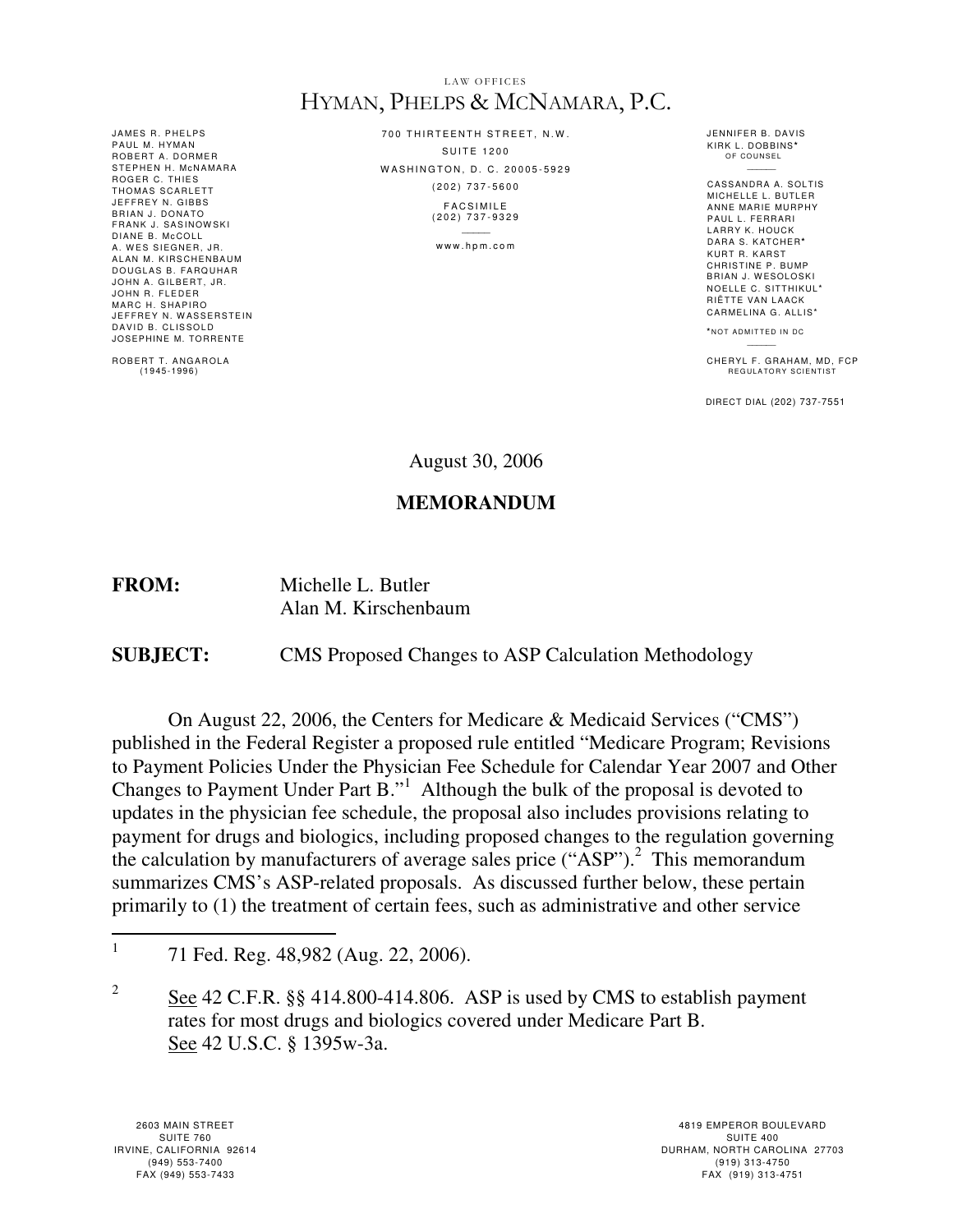fees; (2) smoothing of sales that are exempt from the ASP calculation; (3) smoothing of price concessions for NDC numbers with less than 12 months of sales and redesignated NDC numbers; and (4) the treatment of nominal sales in light of the changes made by the Deficit Reduction Act of 2005 (the "DRA").<sup>3</sup> The proposed rule also requests comments on these and other topics related to the calculation of ASP. Comments are due no later than October 10, 2006.

# 1. Bona Fide Service Fees

Responding to requests from manufacturers for clarification regarding the treatment in the ASP calculation of administrative fees, service fees, and fees paid to group purchasing organizations ("GPOs") and pharmacy benefit managers ("PBMs"), CMS is proposing to clarify that, beginning with ASP reported for sales during the first calendar quarter of 2007, "bona fide service fees" are not considered price concessions that must be deducted in calculating  $ASP^4$  CMS is proposing to define "bona fide service fees" as

fees paid by a manufacturer to an entity, that represent fair market value for a bona fide, itemized service actually performed on behalf of the manufacturer that the manufacturer would otherwise perform (or contract for) in the absence of the service arrangement, and that are not passed on in whole or in part to a client or customer of an entity, whether or not the entity takes title to the drug.<sup>5</sup>

In the preamble to the proposed regulation, CMS clarifies that fees, including service fees, administrative fees, and other fees, paid to GPOs or PBMs, would not be considered price concessions if they satisfy the definition of a bona fide service fee. $6$  The proposal does not address the treatment in ASP of rebates paid to PBMs.

With regard to the meaning of fair market value, CMS also states that its current FAO and other guidance on this term would continue to apply unless CMS decides on

5 Id. at 49,082 (proposed 42 C.F.R. § 414.802).

 3 Deficit Reduction Act of 2005, Pub. L. No. 109-171, 120 Stat. 4 (2006).

<sup>4</sup> 71 Fed. Reg. at 49,001, 49,082 (proposed 42 C.F.R. § 414.804(a)(2)(ii)).

<sup>6</sup> Id. at 49,001.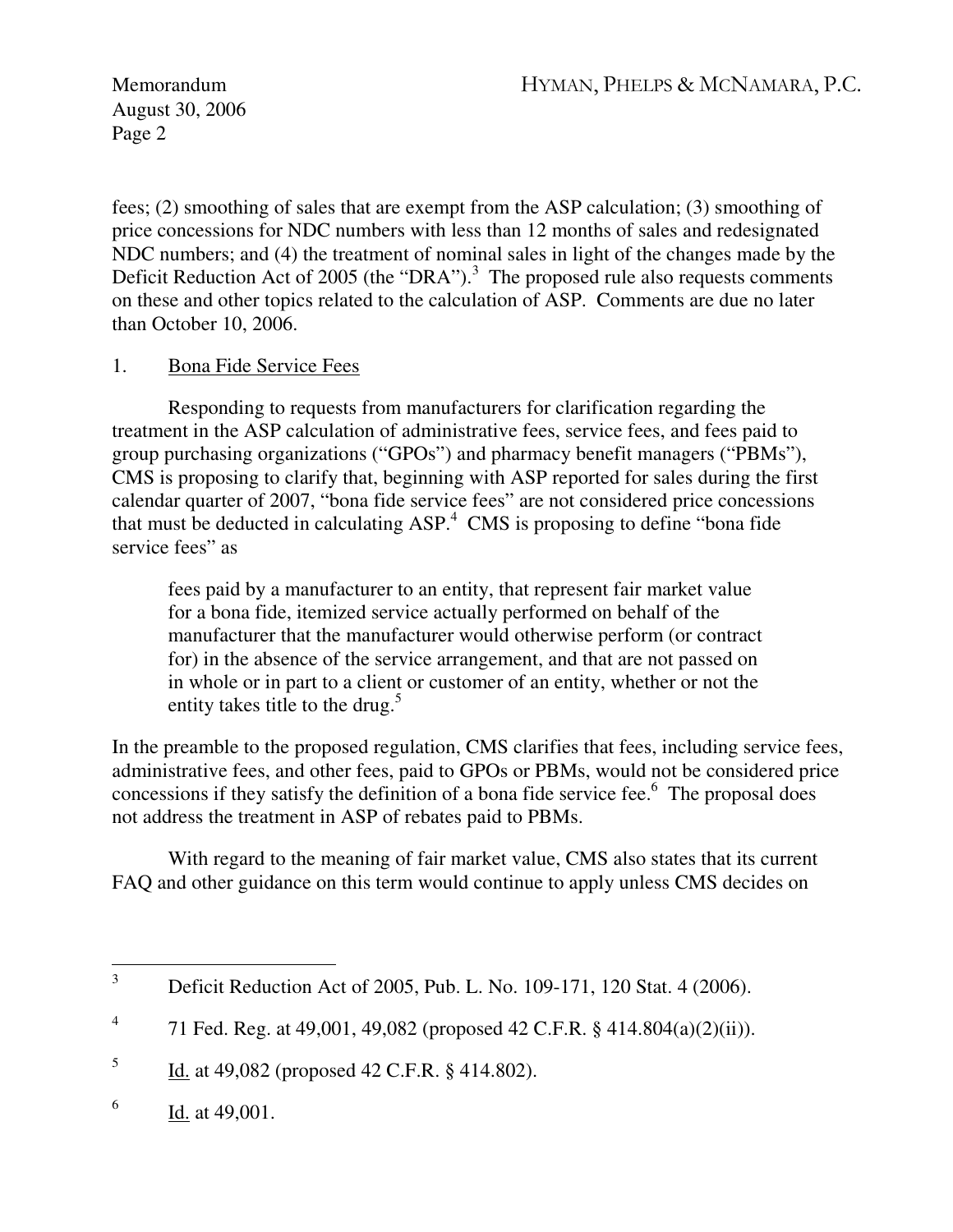another approach.<sup>7</sup> The FAQ guidance provides that bona fide service fees are expenses that "would have generally been paid for by the manufacturer at the same rate had these services been performed by other entities."<sup>8</sup>

CMS is considering providing further guidance on two issues related to services fees: (1) the types of services that may qualify as bona fide services for purposes of the ASP calculation, and (2) the methodology a manufacturer must use to determine the fair market value of bona fide services performed on its behalf and whether a service fee that was paid was passed on in whole or in part.<sup>9</sup> CMS notes that it may implement any such policy either through rulemaking or another form of guidance. To assist CMS in developing such guidance, the agency requests comments on several topics:

- the specific types of services entities perform on behalf of manufacturers and the necessity of those services; $^{10}$
- activities that should not be considered bona fide services;
- the costs and relative costs of services performed on behalf of manufacturers;

- 9 Id.
- <sup>10</sup> CMS notes that, in response to its April 6, 2004 interim final rule on the calculation of ASP, groups representing wholesalers, distributors, and specialty pharmacies provided some insight into costs for items such as handling, storage, inventory reporting, shipping, receiving, patient education, disease management, and data that they believed should be excluded from the ASP calculation. Id. However, CMS explains that the comments did not provide enough information for CMS to evaluate the extent to which such activities are bona fide services actually performed on behalf of the manufacturer. Id.

 7 Id. (citing FAQ 4136 regarding service fees paid to buyers, available at http://www.cms.hhs.gov/mcrpartbdrugavgsalesprice/01\_overview.asp? (last updated Aug. 22, 2006) and Medicare Program; Competitive Acquisition of Outpatient Drugs and Biologicals Under Part B, 70 Fed. Reg. 39,022 (July 6, 2005)).

<sup>8</sup> CMS, FAQ 4136 regarding service fees paid to buyers, available at http://www.cms.hhs.gov/mcrpartbdrugavgsalesprice/01\_overview.asp? (last updated Aug. 22, 2006).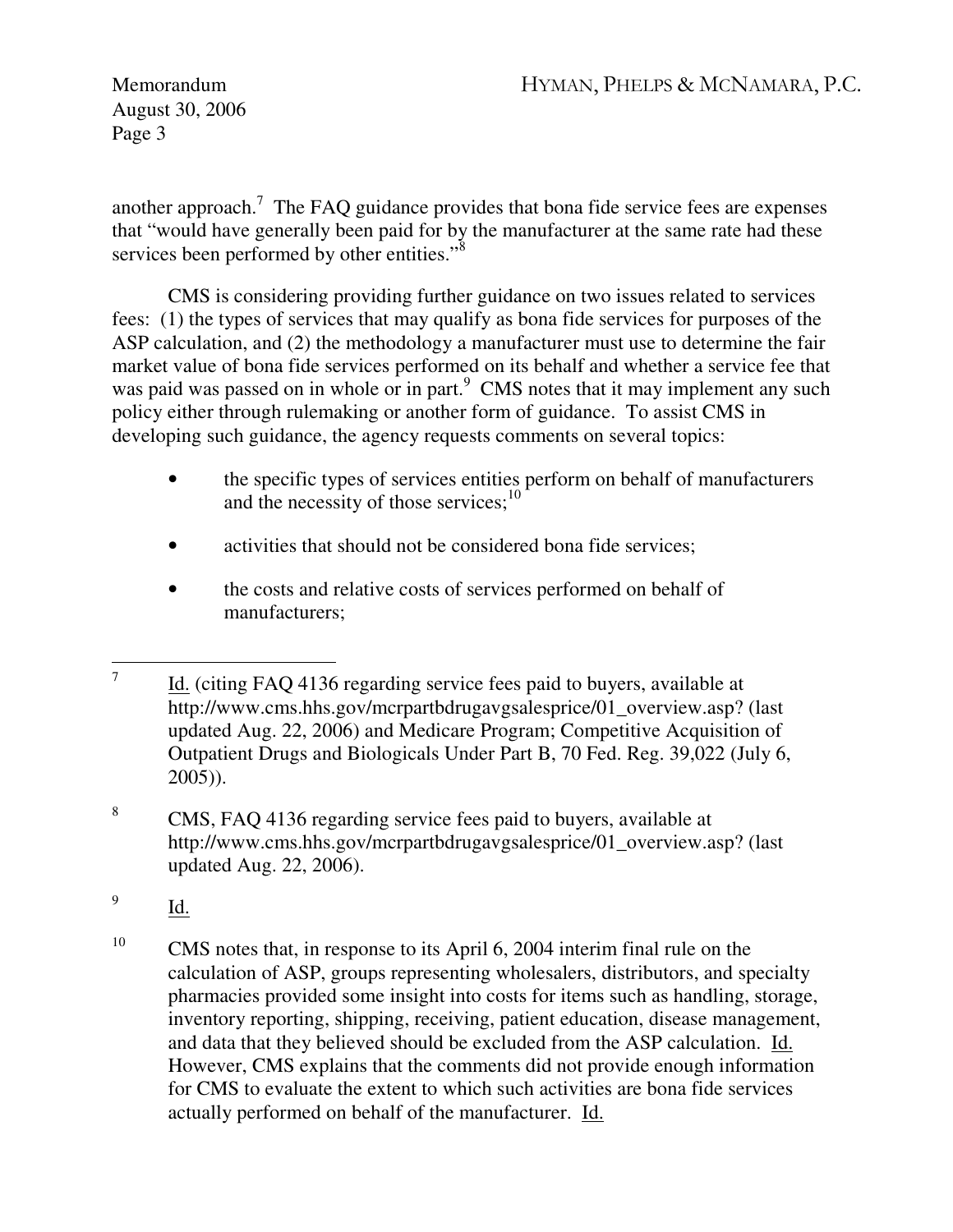- additional guidance or alternative methods for determining fair market value for service fees;
- whether, and the extent to which, fees tied to performance of a service, fees based on revenue generated by product sales, fixed fees, or fees based on other methodologies may represent fair market prices;
- the appropriate methods for determining if a fee is passed on in whole or in part by the recipient; and
- how CMS's guidance on the treatment of services fees for ASP calculation purposes may differ from the treatment of service fees for financial accounting or other purposes.<sup>11</sup>

# 2. Smoothing Methodology for Lagged Exempted Sales

The ASP regulation currently requires manufacturers to exclude from the ASP calculation those sales that are exempt from the Medicaid Rebate best price ("BP") calculation.<sup>12</sup> To date, CMS has not provided any guidance on how exclusion of such sales is to be achieved where many of the exempted sales are known only on a lagged basis. However, the current ASP regulation does establish a methodology for estimating price concessions that are known on a lagged basis.<sup>13</sup> Consistent with the methodology for lagged price concessions, and in order to implement a uniform approach that more accurately excludes exempt sales from the ASP calculation, CMS is proposing to establish a 12-month rolling average ratio methodology for estimating exempted sales that are known only on a lagged basis.<sup>14</sup>

Specifically, the proposed rule would require manufacturers, for each NDC number, to divide the sum of lagged exempted sales (in units) for the most recent 12 month period available by the sales (number of units after non-lagged exempted sales have been subtracted from total sales units) for the same 12-month period. The resulting percentage would be applied to the sales for the quarter being submitted (i.e., the number of units for the quarter after non-lagged exempted sales have been subtracted from total

<sup>13</sup> Id. § 414.804(a)(3).

<sup>11</sup> Id.

<sup>&</sup>lt;sup>12</sup> 42 C.F.R. § 414.804(a)(4).

<sup>&</sup>lt;sup>14</sup> 71 Fed. Reg. at 49,002, 49,083 (proposed 42 C.F.R. § 414.804(a)(4)(iii)).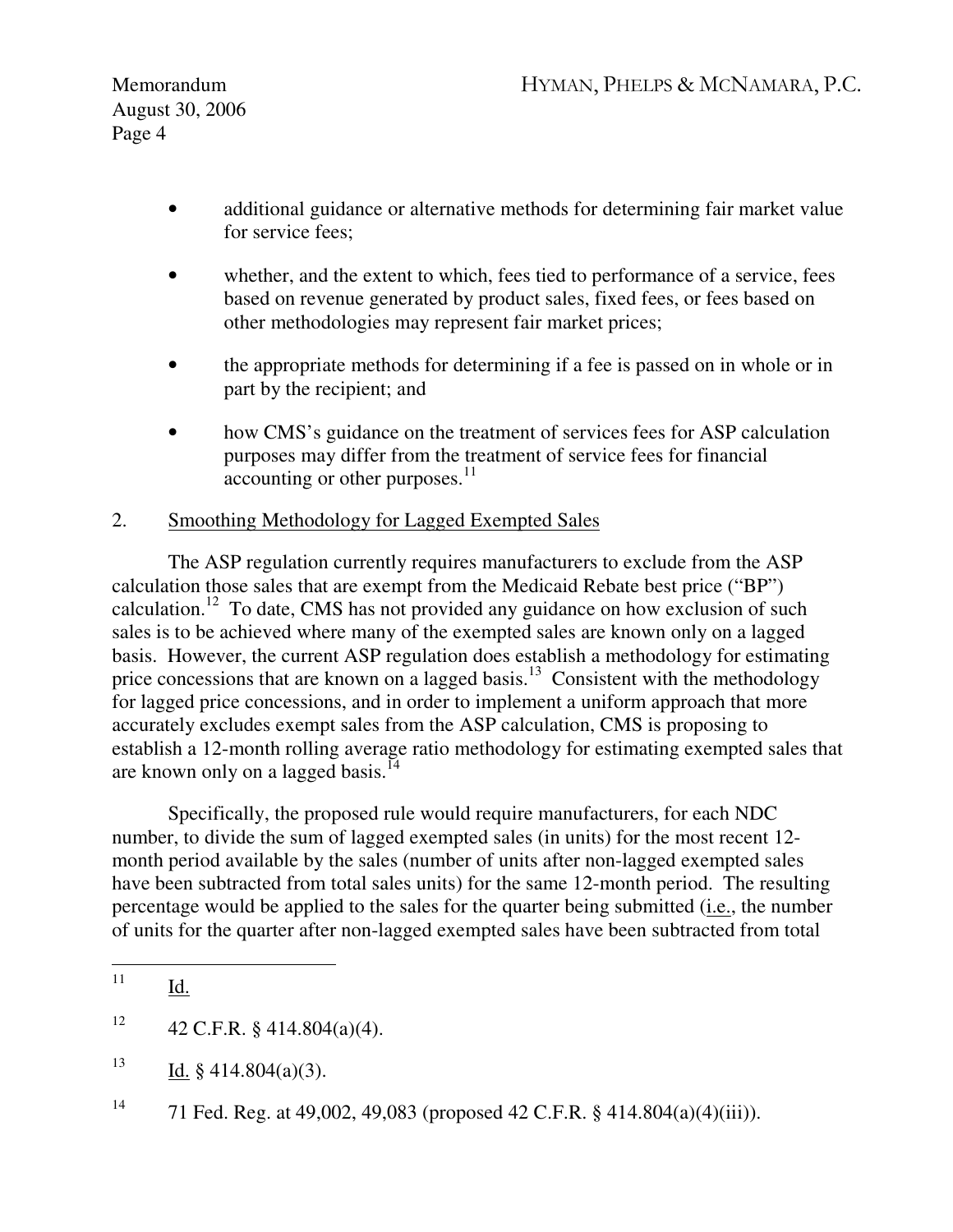Memorandum HYMAN, PHELPS & MCNAMARA, P.C.

August 30, 2006 Page 5

sales). The resulting product would determine the estimated lagged exempted sales in units to subtract from the denominator (i.e., ASP-eligible units) of the ASP calculation. A corresponding adjustment to the numerator of the ASP calculation would be made to ensure that the total in dollars for the reporting quarter does not include revenue related to lagged exempted sales removed from the denominator using the estimation methodology.<sup>15</sup> The proposed rule does not specify whether, in adjusting the numerator, each calculated unit should be valued at WAC or valued on some other basis.

With regard to NDC numbers with less than 12 months of sales, CMS is proposing that manufacturers use data from the number of months for which there are sales.<sup>16</sup> However, if a manufacturer has redesignated an NDC number, the manufacturer must use 12 months (or the total number of months if less than 12) of sales data for the prior and current NDC numbers to estimate the lagged exempted sales applicable to the redesignated NDC number.<sup>17</sup> This applies when the NDC number change reflects, for example, a change in labeler code or a modified package design or other non-drug feature. $^{18}$ 

CMS also proposes that manufacturers exclude lagged exempted sales from their estimates of lagged price concessions.<sup>19</sup> CMS requests comments on the proposed methodology for excluding lagged exempted sales from the ASP calculation and the estimate of lagged price concessions, as well as any suggestions on appropriate methodologies that may be less complex.<sup>20</sup>

 $15<sup>15</sup>$ Id. at 49,083 (proposed 42 C.F.R. § 414.804(a)(4)(iii)(A)).

<sup>&</sup>lt;sup>16</sup> Id. (proposed 42 C.F.R. § 414.804(a)(4)(iii)(B)).

<sup>&</sup>lt;sup>17</sup> Id. at 49,002-03, 49,083 (proposed 42 C.F.R. § 414.804(a)(4)(iii)(A)).

<sup>&</sup>lt;sup>18</sup> Id. at 49,003. However, this does not apply to a changed NDC number as a result of a product being repackaged or relabeled by a different manufacturer/relabeler or private labeling of a product. Id.

<sup>&</sup>lt;sup>19</sup> Id. at 49,083 (proposed 42 C.F.R. § 414.804(a)(4)(iii)(C)).

<sup>&</sup>lt;sup>20</sup> Id. at 49,002.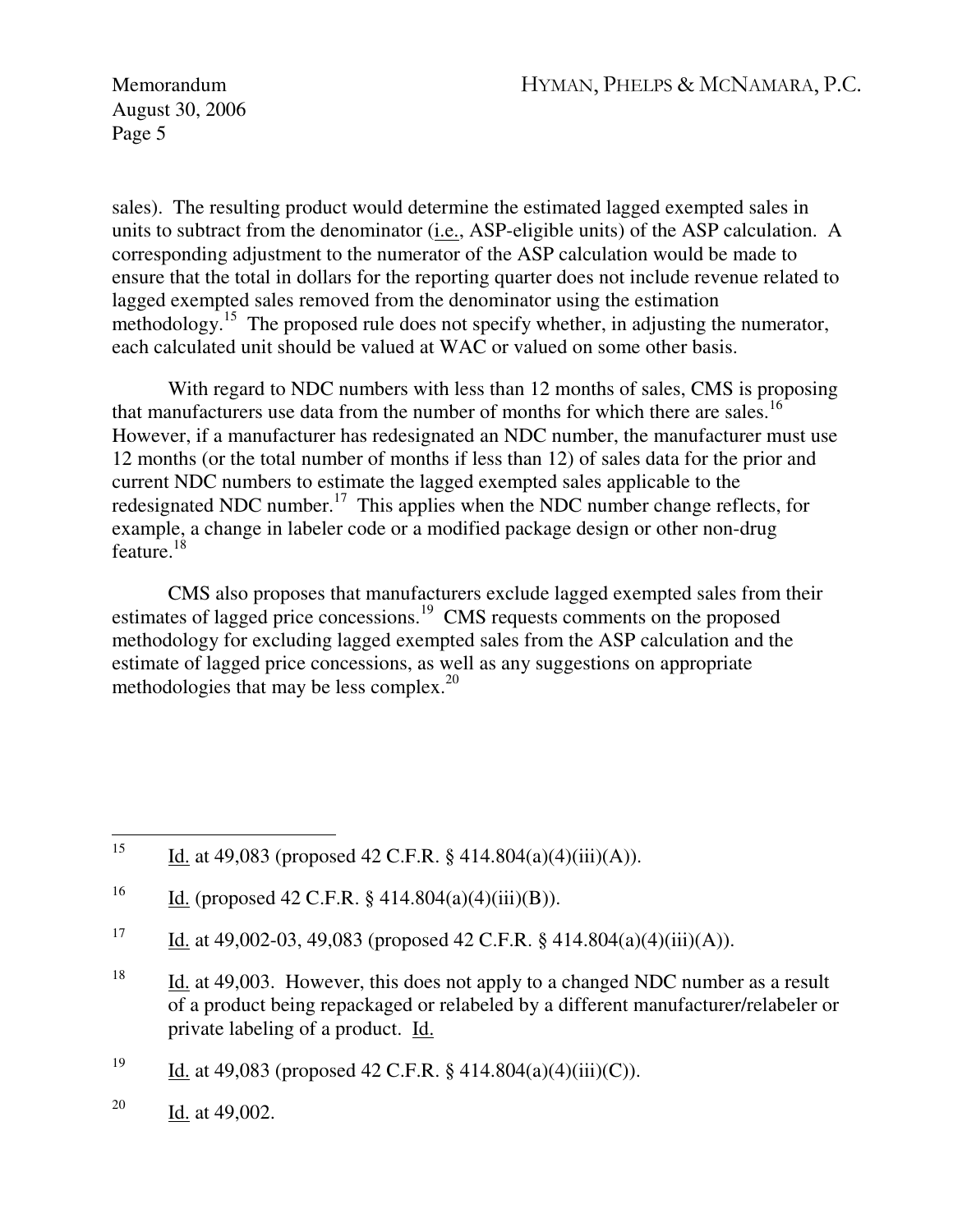### 3. Smoothing Methodology for Lagged Price Concessions – NDC Numbers with Less Than 12 Months of Sales and Redesignated NDC Numbers

CMS proposes to amend the regulations pertaining to smoothing of lagged price concessions so that they are consistent with the new proposal regarding lagged exempt sales.<sup>21</sup> For NDC numbers with less than 12 months of sales, CMS proposes that manufacturers use data from the number of months for which there are sales.<sup>22</sup> The preamble states that a manufacturer can include the current ASP reporting quarter in the most recent 12-month period, as long as the manufacturer follows this approach for all of the NDC numbers for which it reports ASPs.<sup>23</sup>

As with the proposal for exempted sales, where an NDC number has been changed to reflect a change in labeler code or a modified package design, the manufacturer must use 12 months (or the total number of months of sales of the prior and current NDC numbers if less than 12 months) of sales data for the prior and current NDC numbers to estimate the lagged price concessions applicable to the redesignated NDC number.<sup>24</sup>

CMS requests comments on its proposed revisions to the smoothing of lagged price concessions for NDC numbers with less than 12 months of sales and redesignated NDC numbers.

# 4. Nominal Sales

In light of statutory changes made by the DRA that will become effective January 1,  $2007<sup>25</sup>$  CMS proposes to clarify the method manufacturers must use, beginning in 2007, to identify nominal sales for purposes of ASP reporting and exclusion

<sup>22</sup> Id. at 49,083 (proposed 42 C.F.R. § 414.804(a)(3)(i)(B)).

- <sup>23</sup> Id. at 49,003.
- <sup>24</sup> Id. at 49,003, 49,083 (proposed 42 C.F.R. § 414.804(a)(3)(i)(A)). This does not apply to a product that is repackaged or relabeled by another entity or privately labeled. Id. at 49,003.
- <sup>25</sup> In February 2006, we prepared a memorandum summarizing the DRA amendments to the Medicaid Rebate program. The memorandum is available on our web site at www.hpm.com.

<sup>21</sup> Id. at 49,003, 49,083 (proposed 42 C.F.R.  $\S$ § 414.804(a)(3)(i)(A), (B)).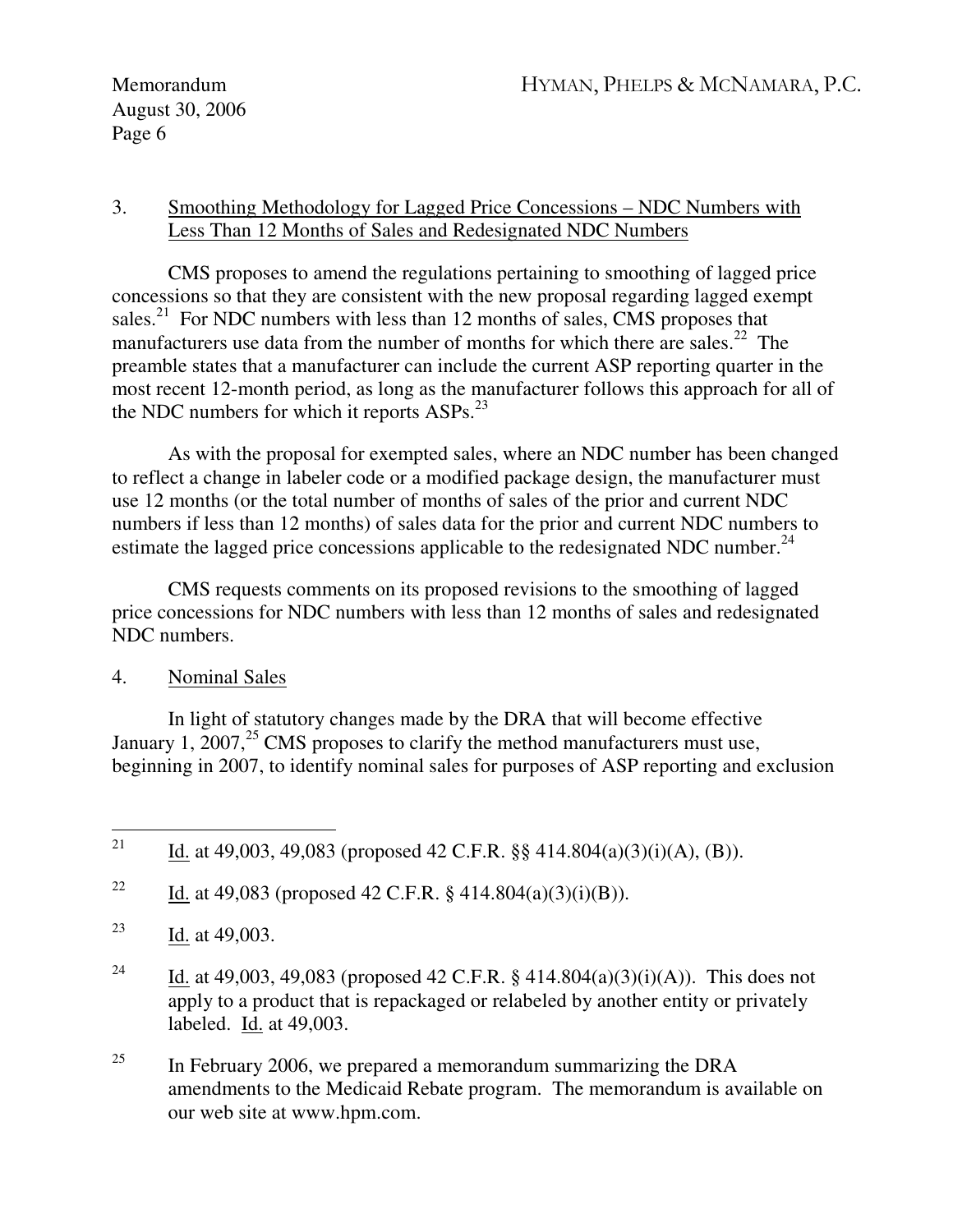Memorandum HYMAN, PHELPS & MCNAMARA, P.C.

August 30, 2006 Page 7

from the ASP calculation.<sup>26</sup> Section 1847A(c)(2)(B) of the Social Security Act requires the exclusion from ASP of sales at a nominal charge.<sup>27</sup> The statute defines such sales as sales at a nominal price that are excluded from BP or as the Secretary may otherwise provide.<sup>28</sup> In the preamble to the 2004 interim final ASP rule, CMS referred for the definition of a "nominal price" to the Medicaid Drug Rebate Agreement, $^{29}$  which states that a nominal price is "any price less than 10% of [average manufacturer price ("AMP")] in the same quarter for which the AMP is computed." $30\degree$  The DRA, among other things, amended the definition of AMP such that the AMP calculation will be done without regard to customary prompt payment discounts extended to wholesalers (i.e., such discounts will no longer be subtracted from gross sales dollars in calculating AMP).<sup>31</sup> The DRA also limited the exclusion from BP of nominal prices so that the exclusion will only apply to sales to the following entities: section  $340\overline{B}$  covered entities,  $32$  intermediate care facilities for the mentally retarded, state-owned or operated nursing facilities, and other safety net providers as determined by the Department of Health and Human Services.<sup>33</sup>

Despite these changes to AMP, CMS is proposing that nominal sales exempted from the ASP calculation continue to be based on AMP. Specifically, CMS is proposing that manufacturers calculate AMP as defined in 42 U.S.C. § 1396r-8(k) for a reporting quarter, and then identify nominal sales for that quarter that are eligible for exclusion – i.e., those sales made at a price that is less than 10 percent of the AMP to one of the

- <sup>27</sup> 42 U.S.C. § 1395w-3a(c)(2)(B).
- <sup>28</sup> Id. § 1395w-3a(c)(2).
- <sup>29</sup> 69 Fed. Reg. 17,935, 17,936 (Apr. 6, 2004).
- <sup>30</sup> Medicaid Drug Rebate Agreement, § I(s), sample available at http://www.cms.hhs.gov/MedicaidDrugRebateProgram/Downloads/ rebateagreement.pdf.
- $31$  DRA § 6001(c)(1)(C).
- <sup>32</sup> See Public Health Service Act § 340B, 42 U.S.C. § 256b. These are disproportionate share hospitals and certain clinics that receive grants from the Public Health Service.
- $33$  DRA § 6001(d)(2).

<sup>26</sup> 71 Fed. Reg. at 49,002.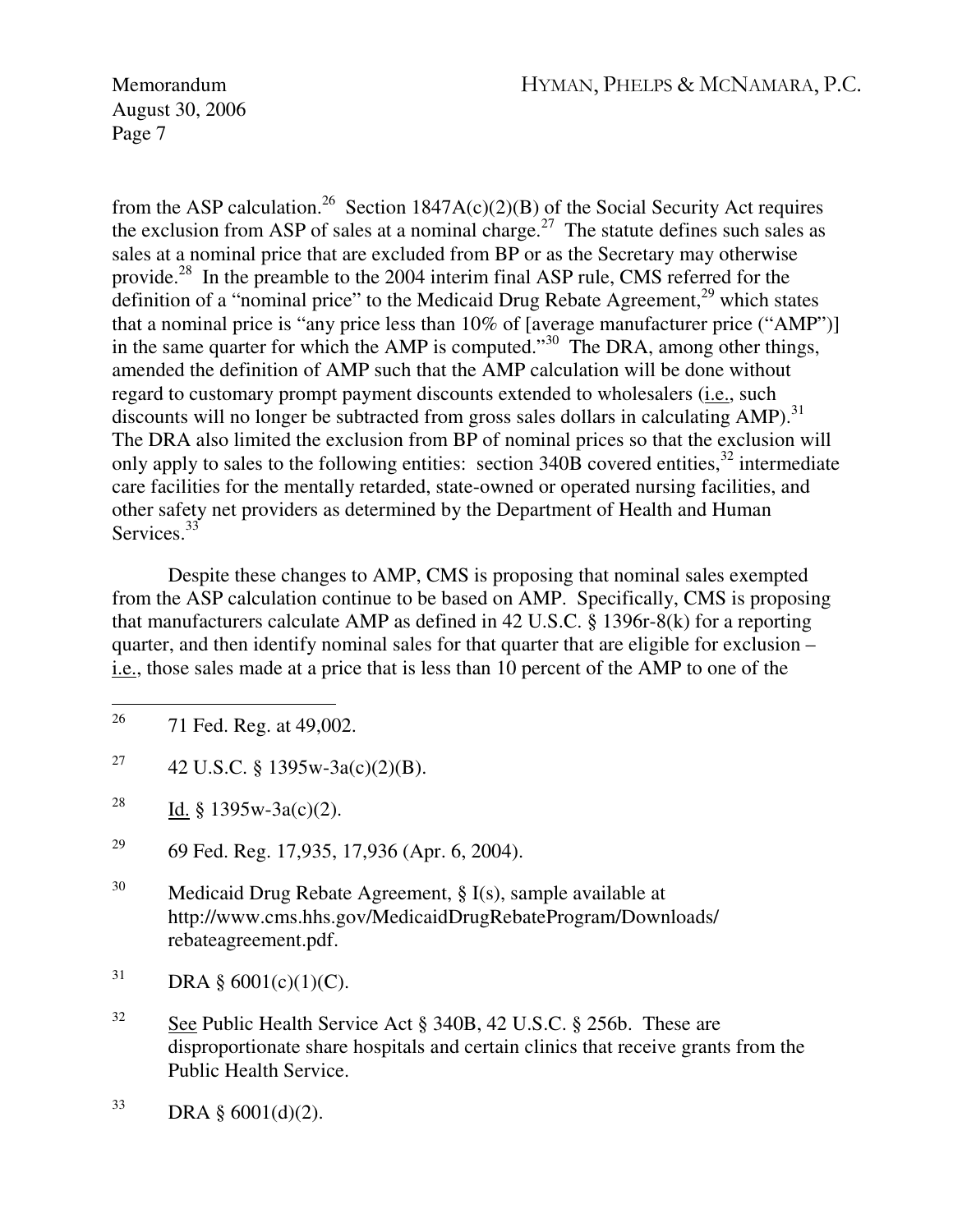permissible entities.<sup>34</sup> CMS notes that this approach allows manufacturers to use a single method for identifying nominal sales for both the Medicaid Rebate program and the Medicare program. However, CMS requests comments regarding whether it should use 10 percent of ASP, rather than 10 percent of AMP, as the basis for identifying nominal sales to exclude from the ASP calculation.<sup>35</sup>

### 5. Other Issues – Bundled Price Concessions and Widely Available Market Price ("WAMP")

*Bundled Price Concessions*: CMS notes in the preamble that it is aware of some concerns regarding how the ASP guidance on price concessions is to be applied to drugs that are bundled with other drugs or items.<sup>36</sup> CMS states that it has not, to date, provided guidance regarding the issue of apportioning price concessions across drugs that are sold under bundling arrangements. CMS notes that, in the absence of any specific guidance, manufacturers may make reasonable assumptions in their calculations of ASP as long as those assumptions are communicated to CMS in the ASP submissions. $37$  CMS is considering providing guidance on this issue, either through rulemaking or other guidance, and therefore requests comments on the following issues relating to bundled drugs:

- the frequency and types of structures of bundling arrangements that include Part B drugs;
- the extent to which sales of Part B drugs are bundled with sales of non-Part B drugs or products;
- what effect bundling arrangements may have on the ASP calculation, beneficiary access to quality care, and costs to the Medicare program and beneficiaries;
- whether additional guidance on apportioning bundled price concessions for purposes of the ASP calculation is necessary;

- <sup>36</sup> Id.
- $37$  Id. at 49,004.

<sup>34</sup> <sup>34</sup> 71 Fed. Reg. at 49,083 (proposed 42 C.F.R. § 414.804(a)(4)(ii)).

 $^{35}$  Id. at 49,003.